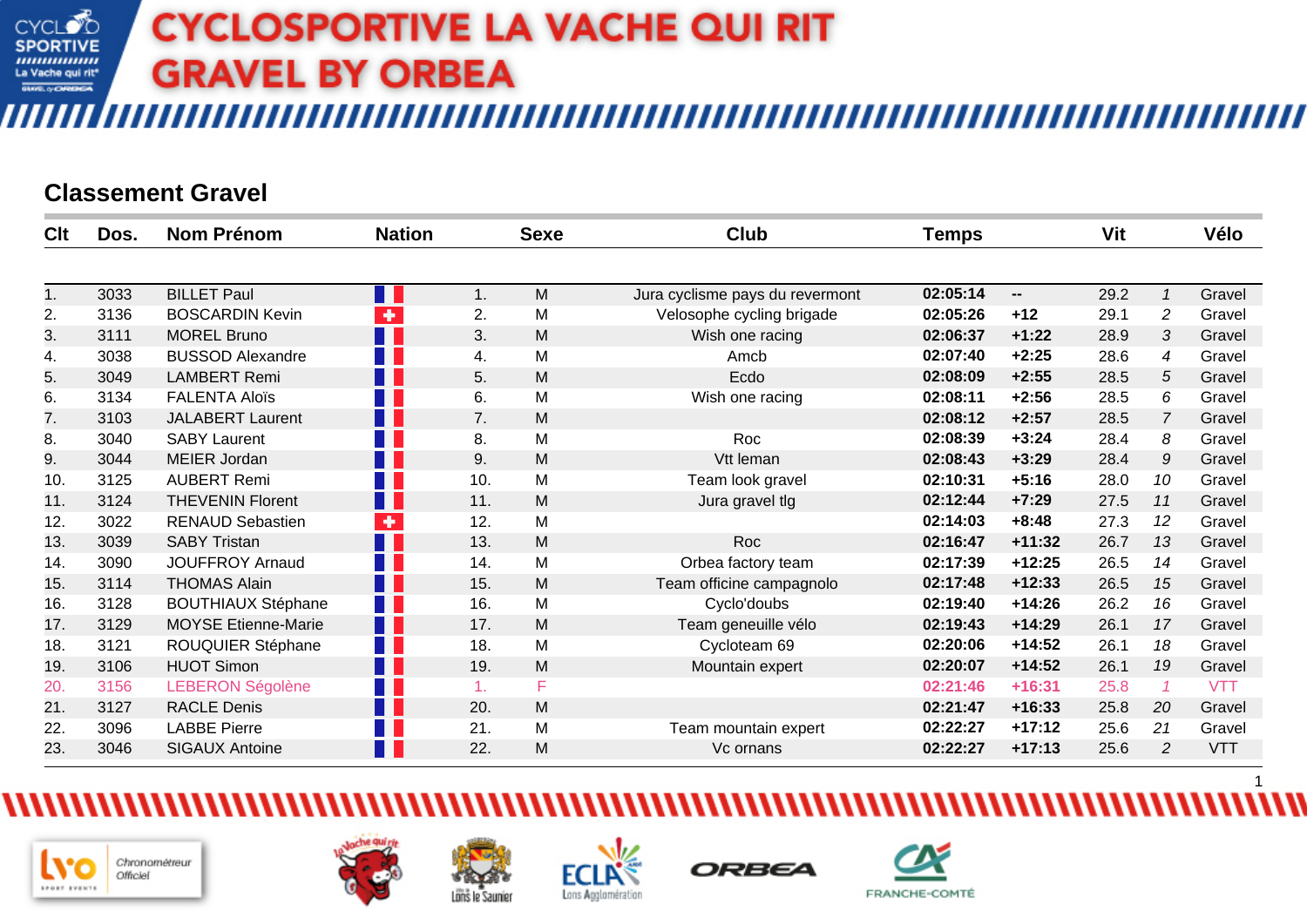‴

| Clt | Dos. | <b>Nom Prénom</b>        | <b>Nation</b>        |     | <b>Sexe</b> | Club                                        | <b>Temps</b> |            | Vit  |                | Vélo       |
|-----|------|--------------------------|----------------------|-----|-------------|---------------------------------------------|--------------|------------|------|----------------|------------|
| 24. | 3084 | <b>RAFFIN Olivier</b>    | T.                   | 23. | M           | Bac01                                       | 02:22:28     | $+17:14$   | 25.6 | 22             | Gravel     |
| 25. | 3048 | FRANÇOIS Maxime          | H.                   | 24. | M           | Vc soultzia                                 | 02:24:03     | $+18:48$   | 25.4 | 23             | Gravel     |
| 26. | 3135 | <b>SABATIER Thibault</b> | <b>TER</b>           | 25. | M           | Cannondale pro bike racing team xc marathon | 02:24:44     | +19:30     | 25.2 | 24             | Gravel     |
| 27. | 3019 | <b>RAGAINE Dimitri</b>   | H.                   | 26. | M           | Cyclo club chalonnais                       | 02:25:21     | $+20:07$   | 25.1 | 25             | Gravel     |
| 28. | 3073 | <b>HERZOG René</b>       | $\ddot{\phantom{1}}$ | 27. | M           | Team velogalerie kerzers                    | 02:28:26     | $+23:12$   | 24.6 | 26             | Gravel     |
| 29. | 3082 | <b>BROSSARD Etienne</b>  | a p                  | 28. | M           |                                             | 02:29:28     | $+24:14$   | 24.4 | 27             | Gravel     |
| 30. | 3068 | <b>SELVAY Yohann</b>     |                      | 29. | M           | Vel'haut-jura saint-claude                  | 02:29:31     | $+24:17$   | 24.4 | 28             | Gravel     |
| 31. | 3041 | <b>AMCHIN Thomas</b>     | H F                  | 30. | M           | As brévannaise                              | 02:31:01     | $+25:46$   | 24.2 | 29             | Gravel     |
| 32. | 3118 | <b>LAIRD Jacques</b>     | T I                  | 31. | M           | Team geneuille vélo                         | 02:31:20     | $+26:05$   | 24.1 | 30             | Gravel     |
| 33. | 3064 | <b>EMOND Benoît</b>      | <b>TER</b>           | 32. | M           | Vesoul vtt                                  | 02:31:20     | $+26:05$   | 24.1 | 31             | Gravel     |
| 34. | 3093 | <b>MALIGES Gaetan</b>    |                      | 33. | M           | Vélo club marvejolais                       | 02:31:21     | $+26:06$   | 24.1 | 32             | Gravel     |
| 35. | 3054 | <b>MUNSCH Julien</b>     | H F                  | 34. | M           | Mougel cycles                               | 02:31:30     | $+26:15$   | 24.1 | 33             | Gravel     |
| 36. | 3099 | <b>LEFRANC Claire</b>    | T I                  | 2.  | F           | Femme et cycliste l'équipe                  | 02:32:28     | $+27:13$   | 24.0 | 3              | <b>VTT</b> |
| 37. | 3034 | LAVET Jean-Luc           | M.                   | 35. | M           | <b>Ecdoullins</b>                           | 02:34:08     | $+28:54$   | 23.7 | 34             | Gravel     |
| 38. | 3001 | <b>GONZALEZ Anthony</b>  | n I                  | 36. | M           |                                             | 02:35:35     | $+30:20$   | 23.5 | 35             | Gravel     |
| 39. | 3095 | <b>BÉNÉZECH Pierre</b>   | <b>TILL</b>          | 37. | M           | Team punky                                  | 02:36:24     | $+31:10$   | 23.4 | 36             | Gravel     |
| 40. | 3107 | <b>GUIL N Pierre</b>     | H.                   | 38. | M           | _ura c_c_isme                               | 02:37:31     | $+32 - 17$ | 23.2 | 37             | Gravel     |
| 41. | 3027 | <b>GUERNIER Nicolas</b>  | F F                  | 39. | M           |                                             | 02:37:34     | $+32:20$   | 23.2 | 38             | Gravel     |
| 42. | 3042 | <b>CHABERT Gregory</b>   | H.                   | 40. | M           | Union cycliste gessienne                    | 02:41:11     | $+35:57$   | 22.7 | 39             | Gravel     |
| 43. | 3122 | <b>COLLIN Bruno</b>      | n p                  | 41. | M           |                                             | 02:42:59     | $+37:44$   | 22.4 | 40             | Gravel     |
| 44. | 3133 | <b>COLIN Maxime</b>      |                      | 42. | M           |                                             | 02:43:00     | $+37:46$   | 22.4 | 41             | Gravel     |
| 45. | 3078 | <b>CAURE Pierre</b>      | H F                  | 43. | M           | Bmx sucy 94                                 | 02:43:21     | +38:06     | 22.4 | 42             | Gravel     |
| 46. | 3053 | <b>BOURDIER Ludovic</b>  | an i                 | 44. | M           | Csc vouille                                 | 02:43:23     | +38:09     | 22.3 | 43             | Gravel     |
| 47. | 3021 | <b>JAILLET Antoine</b>   | n p                  | 45. | M           | Team running conseil jura                   | 02:44:28     | $+39:14$   | 22.2 | $\overline{4}$ | <b>VTT</b> |
| 48. | 3086 | <b>GRANGER Olivier</b>   | an i                 | 46. | M           |                                             | 02:44:39     | $+39:25$   | 22.2 | 5              | <b>VTT</b> |
| 49. | 3112 | <b>VIVIEN Severine</b>   |                      | 3.  | F           | <b>Usac</b>                                 | 02:46:07     | $+40:53$   | 22.0 | 6.             | <b>VTT</b> |











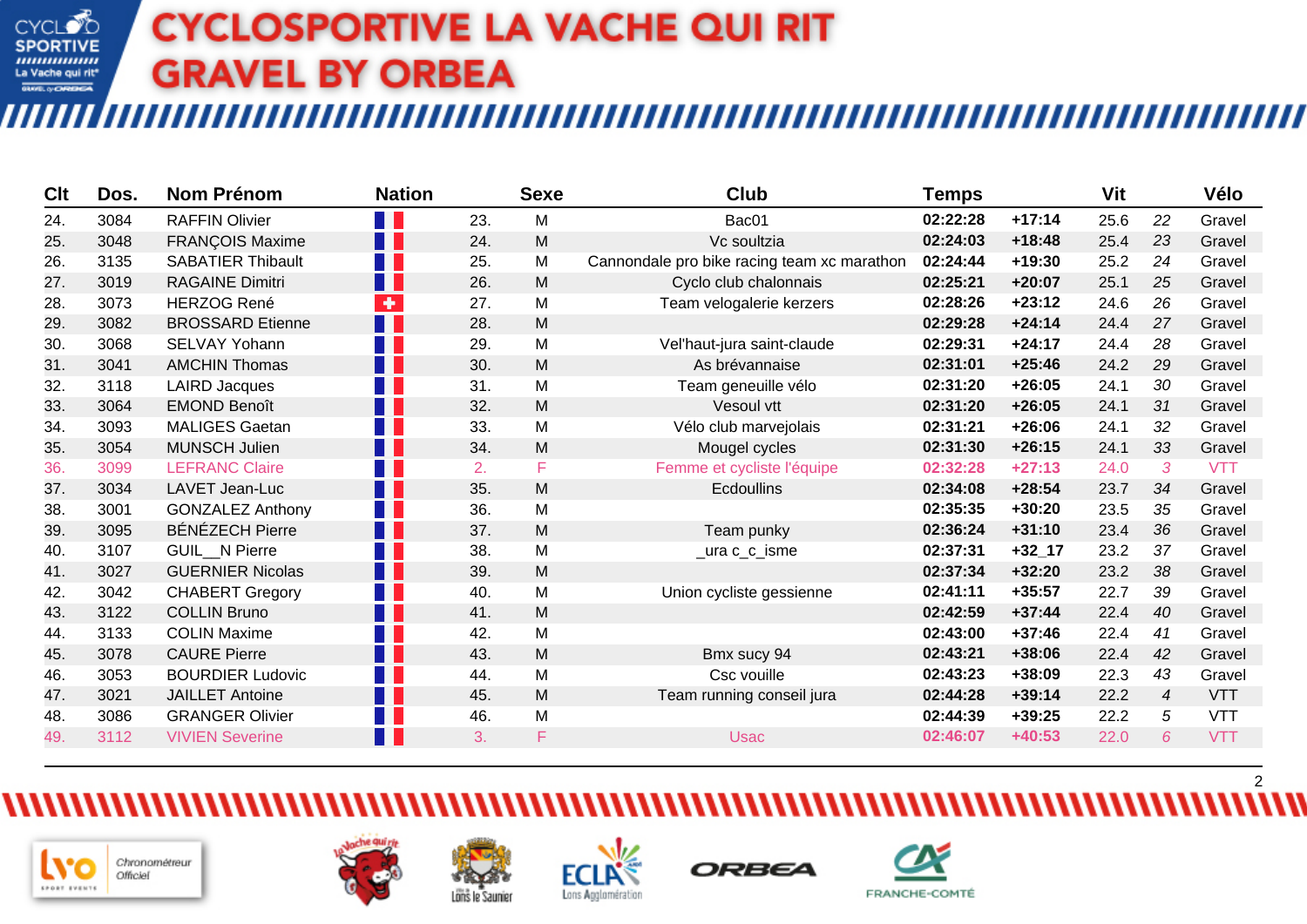‴

| Clt | Dos. | <b>Nom Prénom</b>           | <b>Nation</b>     |     | <b>Sexe</b> | Club                         | Temps    |            | Vit  |                | Vélo          |
|-----|------|-----------------------------|-------------------|-----|-------------|------------------------------|----------|------------|------|----------------|---------------|
| 50. | 3071 | <b>MAITRE Christophe</b>    | H                 | 47. | M           |                              | 02:49:01 | $+43:47$   | 21.6 | 44             | Gravel        |
| 51. | 3037 | <b>GOUNAND Anne</b>         | H.                | 4.  | F.          | <b>Bmx besancon</b>          | 02:49:05 | $+43:51$   | 21.6 | 45             | Gravel        |
| 52. | 3108 | <b>DANGOISSE Lucas</b>      | . .               | 48. | M           |                              | 02:49:47 | $+44:32$   | 21.5 | 46             | Gravel        |
| 53. | 3116 | <b>PAGNI Francesco</b>      | F.                | 49. | M           |                              | 02:50:32 | $+45:17$   | 21.4 | 47             | Gravel        |
| 54. | 3058 | <b>PARREAUX Samuel</b>      | M.                | 50. | M           |                              | 02:50:40 | $+45:26$   | 21.4 | 48             | Gravel        |
| 55. | 3153 | <b>GEILLON Pierre</b>       | П                 | 51. | M           |                              | 02:50:49 | $+45:35$   | 21.4 | 49             | Gravel        |
| 56. | 3145 | <b>BUANNIC Gilles</b>       | Ш                 | 52. | M           |                              | 02:50:52 | $+45:38$   | 21.4 | 50             | Gravel        |
| 57. | 3060 | <b>BROWET Benjamin</b>      | N N               | 53. | M           |                              | 02:51:31 | $+46:17$   | 21.3 | 51             | Gravel        |
| 58. | 3104 | <b>GRABY Jean-Yves</b>      | a p               | 54. | M           | Crédit agricole              | 02:52:15 | $+47:01$   | 21.2 | 52             | Gravel        |
| 59. | 3098 | <b>OGER Vincent</b>         | H                 | 55. | M           | Entente cycliste de wallonie | 02:52:26 | $+47:11$   | 21.2 | 53             | Gravel        |
| 60. | 3043 | <b>GAUCHET Coralie</b>      | a p               | 5.  | F           | Vtt leman                    | 02:52:27 | $+47:12$   | 21.2 | 54             | Gravel        |
| 61. | 3028 | <b>ROVEL Damien</b>         | F F               | 56. | M           | Jecde                        | 02:53:04 | $+47:49$   | 21.1 | 55             | Gravel        |
| 62. | 3119 | <b>COMPTON Thomas</b>       | H.                | 57. | M           |                              | 02:54:41 | $+49:26$   | 20.9 | $\overline{7}$ | <b>VTT</b>    |
| 63. | 3030 | <b>GILBERT Félix</b>        | N N               | 58. | M           |                              | 02:54:55 | $+49:41$   | 20.9 | 56             | Gravel        |
| 64. | 3069 | <b>GODOT Jacques</b>        | . .               | 59. | M           | Csa chaumont run & bike      | 02:56:34 | $+51:19$   | 20.7 | 57             | Gravel        |
| 65. | 3020 | <b>GARCIA Carlos</b>        | $\mathbf{R}$      | 60. | M           |                              | 02:58:18 | $+53:03$   | 20.5 | 8              | <b>VTT</b>    |
| 66. | 3007 | PERUZZA Christian           | N N               | 61. | M           |                              | 02:58:31 | $+53:17$   | 20.5 | 58             | Gravel        |
| 67. | 3050 | STOROJEV Oleg               | H.                | 62. | M           | <b>Bel 2022</b>              | 02:58:35 | $+53:21$   | 20.4 | 59             | Gravel        |
| 68. | 3029 | <b>GEX-COLLET Karine</b>    | ا ا               | 6.  | F           |                              | 02:59:55 | $+54:41$   | 20.3 | 60             | Gravel        |
| 69. | 3157 | <b>LOUIS Bertrand</b>       | n n               | 63. | M           |                              | 02:59:56 | $+54:41$   | 20.3 | 61             | Gravel        |
| 70. | 3109 | <b>PINK Daniel</b>          | T F               | 64. | M           | Pedale d'alsace              | 03:01:04 | $+55:50$   | 20.2 | 62             | Gravel        |
| 71. | 3123 | <b>MASSOT Jean-Francois</b> | <b>TELEVISION</b> | 65. | M           | Vtt leman                    | 03:04:36 | $+59:22$   | 19.8 | 9              | <b>VTT</b>    |
| 72. | 3154 | <b>DE GOUMOËNS Marjorie</b> | H II              | 7.  | F           |                              | 03:05:03 | $+59:48$   | 19.7 | 63             | <b>Gravel</b> |
| 73. | 3155 | <b>GOYARD Stéphane</b>      | M.                | 66. | M           |                              | 03:05:03 | $+59:48$   | 19.7 | 64             | Gravel        |
| 74. | 3113 | ROSCAMP Philippe            | M.                | 67. | M           | Usac                         | 03:05:49 | $+1:00:35$ | 19.6 | 10             | <b>VTT</b>    |
| 75. | 3139 | <b>LAFFORGUE Claire</b>     | l R               | 8.  | F           | Lyon sprint evolution        | 03:06:32 | $+1:01:17$ | 19.6 | 65             | Gravel        |

3







Löns le Saunier





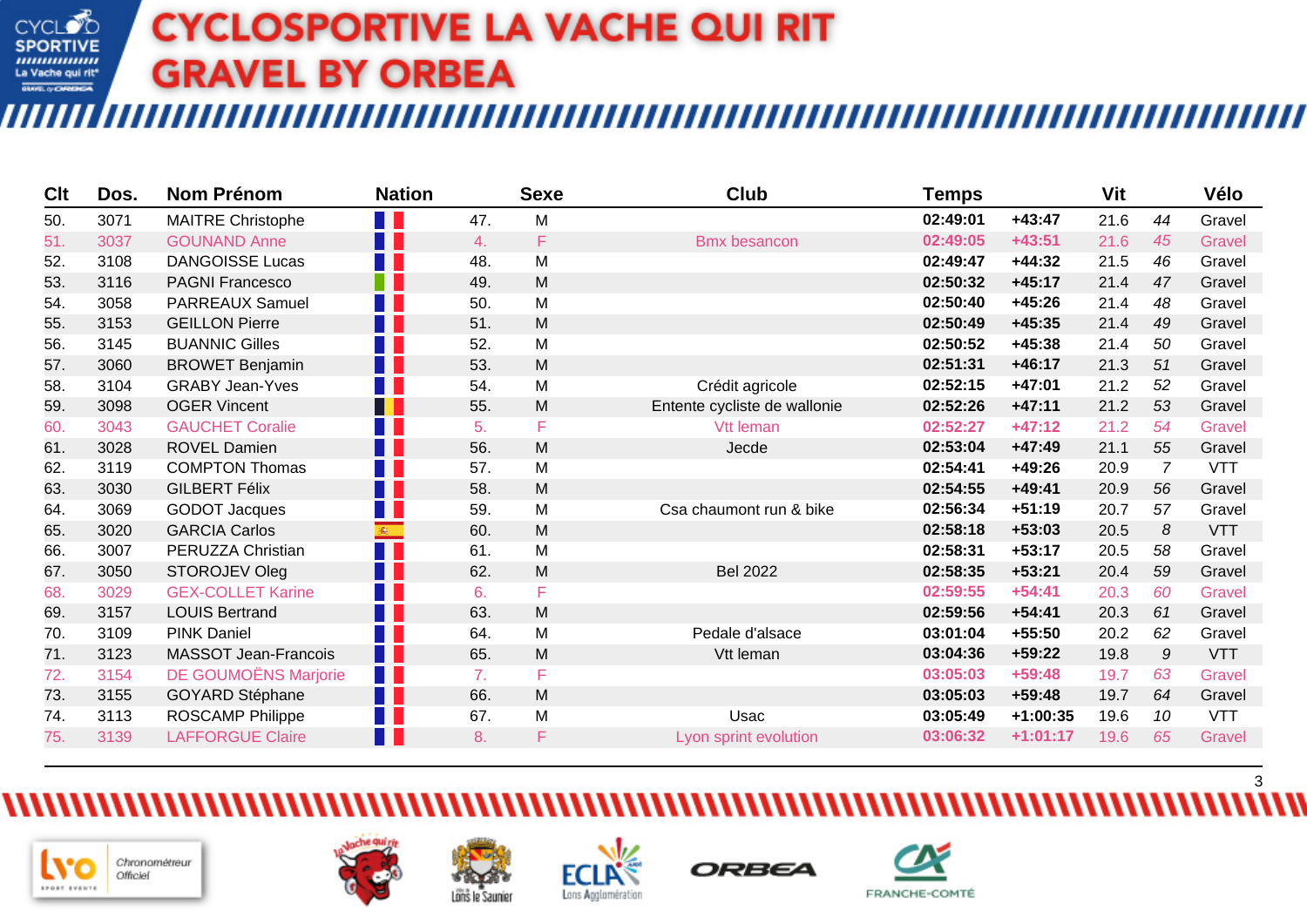‴

| Clt  | Dos. | <b>Nom Prénom</b>             | <b>Nation</b>      |     | <b>Sexe</b> | <b>Club</b>                   | <b>Temps</b> |            | Vit  |    | Vélo          |
|------|------|-------------------------------|--------------------|-----|-------------|-------------------------------|--------------|------------|------|----|---------------|
| 76.  | 3126 | <b>BERGERET Sébastien</b>     | T.                 | 68. | M           | Tlg jura gravel               | 03:06:33     | $+1:01:19$ | 19.6 | 66 | Gravel        |
| 77.  | 3059 | <b>GODERIAUX Arnaud</b>       | H E                | 69. | M           |                               | 03:07:50     | $+1:02:35$ | 19.4 | 67 | Gravel        |
| 78.  | 3002 | <b>GILLET Yves</b>            | T.                 | 70. | M           | Clso                          | 03:08:24     | $+1:03:09$ | 19.4 | 11 | <b>VTT</b>    |
| 79.  | 3072 | <b>JUBERT Hugues</b>          | a pr               | 71. | M           | Ambassadeur cannondale france | 03:10:04     | $+1:04:50$ | 19.2 | 68 | Gravel        |
| 80.  | 3006 | <b>MOREAU Chloé</b>           | T F                | 9.  | F           |                               | 03:14:59     | $+1:09:45$ | 18.7 | 12 | <b>VTT</b>    |
| 81.  | 3005 | <b>ERRAIS Nadia</b>           | a p                | 10. | F.          |                               | 03:15:00     | $+1:09:45$ | 18.7 | 13 | <b>VTT</b>    |
| 82.  | 3130 | <b>COTE David</b>             | a pr               | 72. | M           |                               | 03:16:02     | $+1:10:47$ | 18.6 | 69 | Gravel        |
| 83.  | 3076 | <b>HENRY Alicia</b>           | T F                | 11. | F           | Les schankalas                | 03:16:14     | $+1:11:00$ | 18.6 | 70 | Gravel        |
| 84.  | 3115 | <b>NGUYEN TRONG Pierre</b>    | T I                | 73. | M           |                               | 03:18:02     | $+1:12:47$ | 18.4 | 71 | Gravel        |
| 85.  | 3092 | <b>LEGER Denis</b>            | a p                | 74. | M           |                               | 03:18:15     | $+1:13:00$ | 18.4 | 14 | <b>VTT</b>    |
| 86.  | 3023 | <b>PABLO Contreras</b>        | $\mathbf{\hat{R}}$ | 75. | M           |                               | 03:18:18     | $+1:13:04$ | 18.4 | 15 | <b>VTT</b>    |
| 87.  | 3089 | <b>GREMONT Emmanuel</b>       | n n                | 76. | M           | Frobel evron                  | 03:21:03     | $+1:15:48$ | 18.2 | 16 | <b>VTT</b>    |
| 88.  | 3131 | <b>DUPAYS Stephane</b>        | ا ا                | 77. | M           |                               | 03:21:03     | $+1:15:49$ | 18.2 | 17 | <b>VTT</b>    |
| 89.  | 3047 | <b>TRUFFAUX Guillaume</b>     | n n                | 78. | M           | Cc beuvry                     | 03:23:38     | $+1:18:24$ | 17.9 | 72 | Gravel        |
| 90.  | 3024 | <b>PERRET Laurent</b>         | T                  | 79. | M           | Vtt conliege                  | 03:25:23     | $+1:20:09$ | 17.8 |    | <b>VAE</b>    |
| 91.  | 3025 | <b>MOMTPONTET Eric</b>        | n n                | 80. | M           |                               | 03:25:24     | $+1:20:09$ | 17.8 | 2  | <b>VAE</b>    |
| 92.  | 3120 | <b>BEDNARZ Bertrand</b>       | T F                | 81. | M           | Soh                           | 03:25:25     | $+1:20:10$ | 17.8 |    | VéloRoute     |
| 93.  | 3088 | <b>NOEL Frank</b>             | a p                | 82. | M           |                               | 03:29:16     | $+1:24:02$ | 17.4 | 18 | <b>VTT</b>    |
| 94.  | 3081 | <b>BOUVET Cindy</b>           | 11                 | 12. | F           |                               | 03:29:22     | $+1:24:07$ | 17.4 | 19 | <b>VTT</b>    |
| 95.  | 3152 | <b>RINGUIN Florian</b>        | n n                | 83. | M           |                               | 03:31:36     | $+1:26:22$ | 17.2 | 73 | Gravel        |
| 96.  | 3151 | <b>VONNE Marie-Laure</b>      | 11                 | 13. | F           |                               | 03:31:36     | $+1:26:22$ | 17.2 | 74 | Gravel        |
| 97.  | 3079 | <b>CHARDRON Fabien</b>        | a p                | 84. | M           |                               | 03:31:42     | $+1:26:27$ | 17.2 | 20 | <b>VTT</b>    |
| 98.  | 3097 | <b>LARTAUT Pierre</b>         | T                  | 85. | M           | Etoile cycliste flacéenne     | 03:31:47     | $+1:26:32$ | 17.2 | 75 | Gravel        |
| 99.  | 3051 | <b>GUILLOUZOUIC Gabrielle</b> | H E                | 14. | F.          | <b>Bel 2022</b>               | 03:33:24     | $+1:28:09$ | 17.1 | 76 | Gravel        |
| 100. | 3138 | <b>GROSJEAN Mathilde</b>      | T F                | 15. | F           |                               | 03:35:38     | $+1:30:24$ | 16.9 | 77 | <b>Gravel</b> |
| 101. | 3137 | <b>BERNE Dimitri</b>          | T.                 | 86. | M           |                               | 03:35:38     | $+1:30:24$ | 16.9 | 21 | <b>VTT</b>    |
|      |      |                               |                    |     |             |                               |              |            |      |    |               |











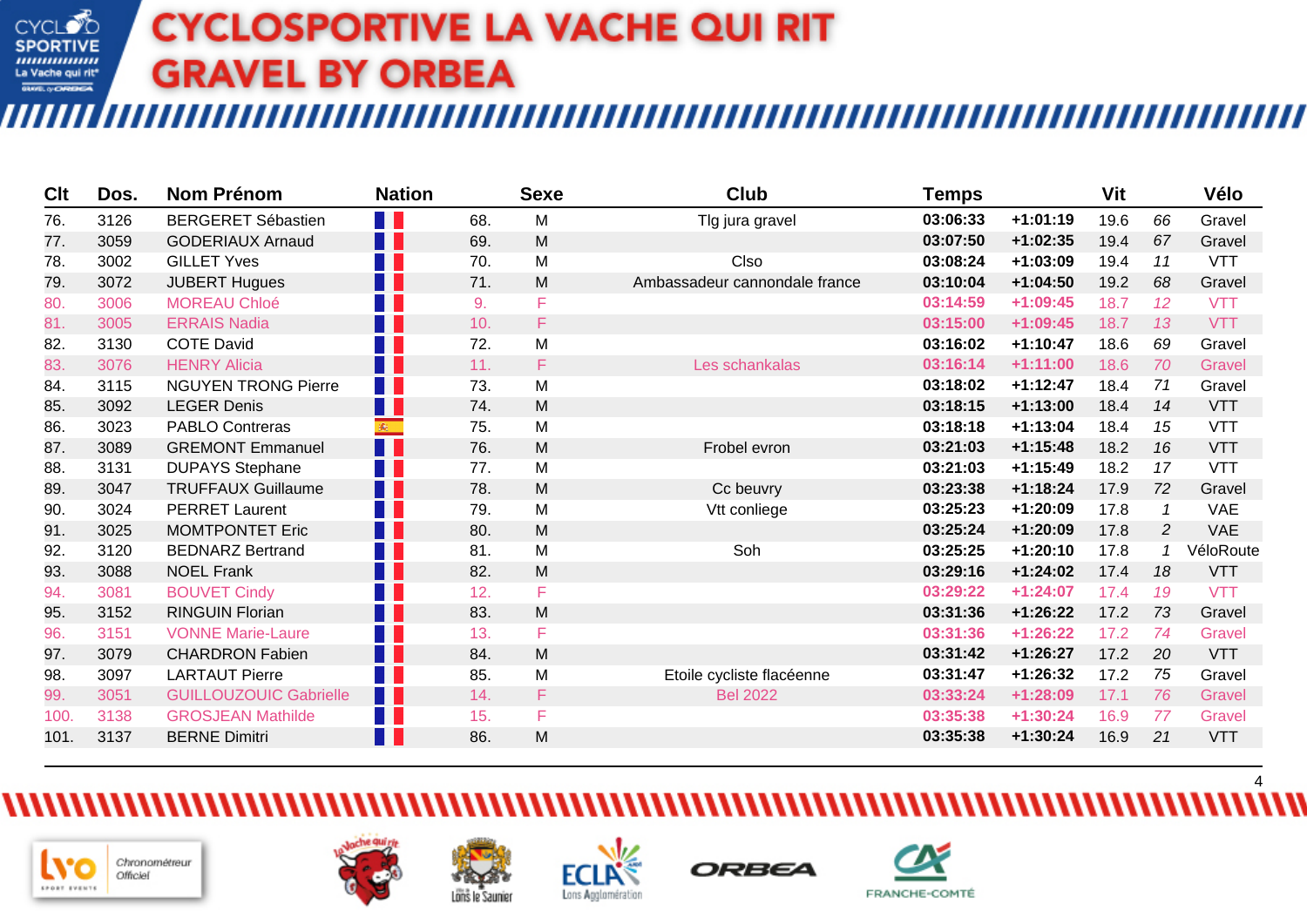‴

| Clt  | Dos. | Nom Prénom                 | <b>Nation</b> |      | <b>Sexe</b> | Club                  | <b>Temps</b> |            | Vit  |                | Vélo          |
|------|------|----------------------------|---------------|------|-------------|-----------------------|--------------|------------|------|----------------|---------------|
| 102. | 3085 | <b>BERNE Henry</b>         | U N           | 87.  | M           |                       | 03:35:38     | $+1:30:24$ | 16.9 | 22             | <b>VTT</b>    |
| 103. | 3063 | <b>DUBOIS Damien</b>       | F.            | 88.  | M           |                       | 03:36:48     | $+1:31:34$ | 16.8 | 78             | Gravel        |
| 104. | 3080 | <b>MONCEAU Sabrina</b>     | w             | 16.  | F           |                       | 03:39:03     | $+1:33:48$ | 16.7 | 23             | <b>VTT</b>    |
| 105. | 3101 | <b>MENGUY Nadja</b>        | T             | 17.  | F           |                       | 03:40:39     | $+1:35:24$ | 16.5 | 79             | <b>Gravel</b> |
| 106. | 3100 | <b>MENGUY Didier</b>       | W             | 89.  | M           |                       | 03:40:39     | $+1:35:24$ | 16.5 | 80             | Gravel        |
| 107. | 3003 | <b>NIEL Gérald</b>         | H F           | 90.  | M           | Scasb                 | 03:43:54     | $+1:38:40$ | 16.3 | 2              | VéloRoute     |
| 108. | 3009 | <b>FORET Jean-Michel</b>   | Ш             | 91.  | M           |                       | 03:47:39     | $+1:42:25$ | 16.0 | 81             | Gravel        |
| 109. | 3057 | <b>DANIEL Cyril</b>        | T F           | 92.  | M           |                       | 03:53:11     | $+1:47:57$ | 15.6 | 82             | Gravel        |
| 110. | 3091 | PILLIAIRE Jean-Luc         | W             | 93.  | M           |                       | 03:53:11     | $+1:47:57$ | 15.6 | 24             | <b>VTT</b>    |
| 111. | 3105 | CELLIER-CHERVY Sylvain     | Ш             | 94.  | M           | ۰                     | 03:53:11     | $+1:47:57$ | 15.6 | 83             | Gravel        |
| 112. | 3094 | <b>LEGRAND Frédéric</b>    | T F           | 95.  | M           |                       | 03:53:11     | $+1:47:57$ | 15.6 | 25             | <b>VTT</b>    |
| 113. | 3052 | PETAT LENOIR Louis         | H E           | 96.  | M           | Vélo club de conlie   | 03:54:34     | $+1:49:19$ | 15.6 | 3              | VéloRoute     |
| 114. | 3067 | PETAT LENOIR Laurent       |               | 97.  | M           | Team louis            | 03:54:34     | $+1:49:20$ | 15.6 | 26             | <b>VTT</b>    |
| 115. | 3061 | <b>GEFFROY Alain</b>       | n n           | 98.  | M           |                       | 03:54:37     | $+1:49:23$ | 15.5 | 3              | <b>VAE</b>    |
| 116. | 3062 | <b>MAROT Patrick</b>       | T             | 99.  | M           |                       | 03:54:40     | $+1:49:26$ | 15.5 | 27             | <b>VTT</b>    |
| 117. | 3056 | <b>HALL Marie</b>          | H E           | 18.  | F           |                       | 03:59:16     | $+1:54:01$ | 15.2 | 84             | <b>Gravel</b> |
| 118. | 3055 | <b>HALL Sébastien</b>      | ا ا           | 100. | M           |                       | 03:59:16     | $+1:54:01$ | 15.2 | 85             | Gravel        |
| 119. | 3074 | <b>DECUYPERE Elodie</b>    | H H           | 19.  | F           |                       | 04:08:59     | $+2:03:44$ | 14.6 | 86             | <b>Gravel</b> |
| 120. | 3075 | <b>ALAUX Timothée</b>      | T I           | 101. | M           | Triathlon club zürich | 04:08:59     | $+2:03:45$ | 14.6 | 28             | <b>VTT</b>    |
| 121. | 3008 | <b>GUILLÉN GALLO Óscar</b> | <b>@</b>      | 102. | M           |                       | 04:37:05     | $+2:31:51$ | 13.2 | 29             | <b>VTT</b>    |
| 122. | 3032 | <b>GOSSET Pierre</b>       | H H           | 103. | M           |                       | 04:37:43     | $+2:32:29$ | 13.1 | 87             | Gravel        |
| 123. | 3031 | <b>BUNO Lucie</b>          | N N           | 20.  | F           |                       | 04:37:43     | $+2:32:29$ | 13.1 | 88             | <b>Gravel</b> |
| 124. | 3012 | <b>BIDAL Marie-Noelle</b>  | T F           | 21.  | F           |                       | 04:38:00     | $+2:32:45$ | 13.1 | $\overline{4}$ | <b>VAE</b>    |
| 125. | 3010 | <b>MARULIER Luc</b>        | H E           | 104. | M           |                       | 04:38:04     | $+2:32:49$ | 13.1 | 5              | <b>VAE</b>    |
| 126. | 3013 | <b>CLAUDON Yves</b>        | H.            | 105. | M           |                       | 04:38:11     | $+2:32:56$ | 13.1 | 6              | <b>VAE</b>    |
| 127. | 3016 | <b>SAFFROY Gilles</b>      | 11            | 106. | M           |                       | 04:38:12     | $+2:32:58$ | 13.1 | 7              | <b>VAE</b>    |